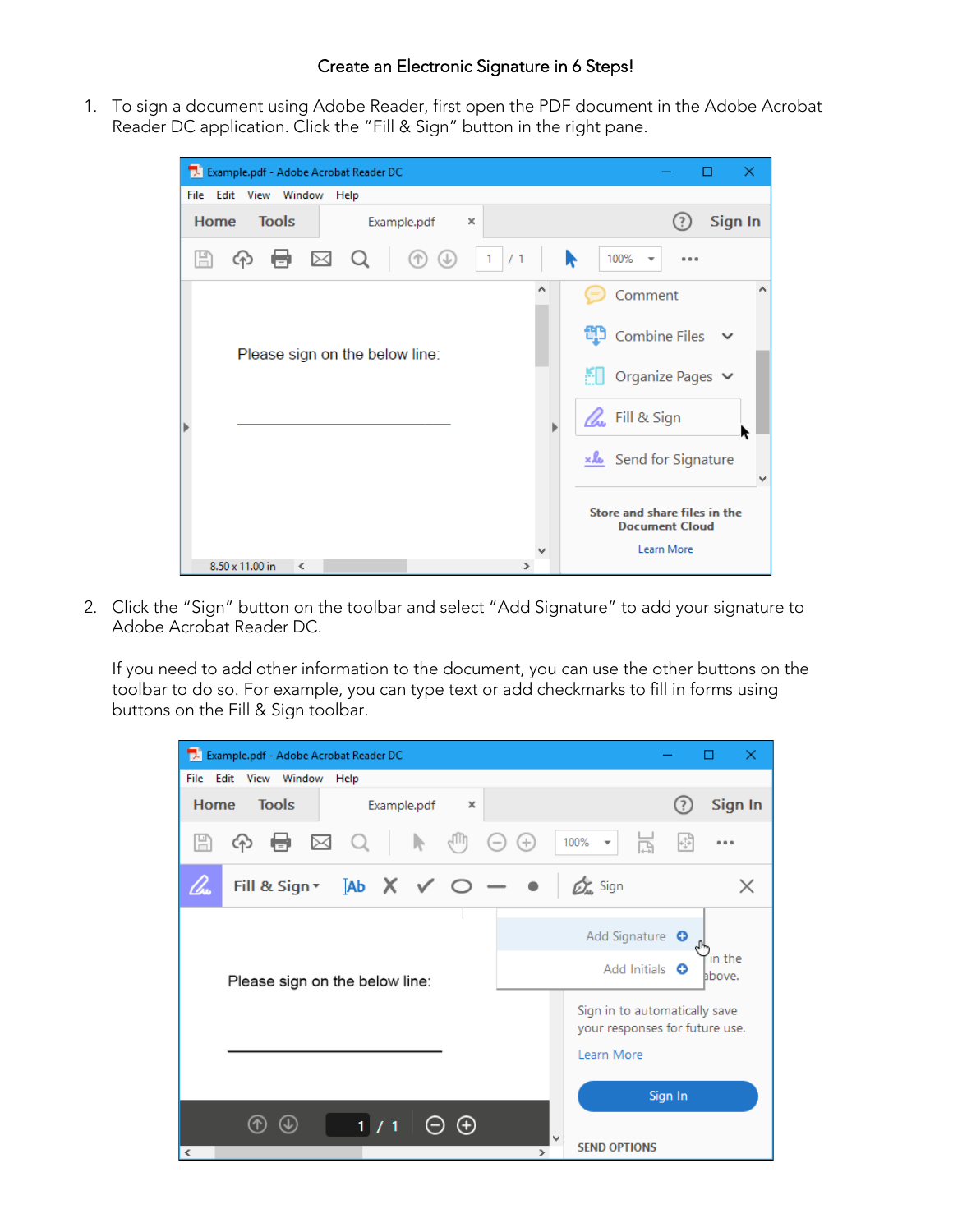- 3. You can create a signature in one of three ways.
	- a. "Type" -- you can type your name and have it converted to a signature. This won't look like your real signature, so it probably isn't ideal.
	- b. "Draw" -- draw your signature using your mouse or a touch screen.
	- c. "Image" if you'd like to sign a piece of paper, scan it with a scanner, and then add your written signature to Adobe Reader. (Yes, this requires scanning, but you only have to do this once, after which you can use that signature on any documents you electronically sign in the future.)
- 4. After creating a signature, click "Apply" to apply it to the document. Leave "Save Signature" checked and you can quickly add this signature in the future.

| Example.pdf - Adobe Acrobat Reader DC |                                   |             |                  |            |                                |                      |   | □       | × |
|---------------------------------------|-----------------------------------|-------------|------------------|------------|--------------------------------|----------------------|---|---------|---|
| File Edit View Window Help            |                                   |             |                  |            |                                |                      |   |         |   |
| Home                                  | <b>Tools</b>                      | Example.pdf | $\times$         |            |                                |                      | ඹ | Sign In |   |
| $\boxplus$<br>ନ                       | $\blacksquare$ $\boxtimes$ $\lhd$ | Ņ           | ξſΠŋ<br>$_{(-)}$ | ⊕          | 100%<br>$\overline{\mathbf v}$ | $\frac{1}{\sqrt{2}}$ | ⊡ |         |   |
| lho                                   | Fill & Sign v [Ab X √ ○           |             |                  | $ \bullet$ | On Sign                        |                      |   |         | X |
| $\overline{\mathcal{S}}$<br>Sign      |                                   |             | 画<br>Type        | On<br>Draw | $\boxed{\triangle}$<br>Image   |                      |   |         | ۸ |
| $\overline{\mathbf{v}}$               | Save signature                    |             | Cancel           |            | <b>Apply</b>                   |                      |   |         |   |
| $\,$ $\,$                             |                                   |             |                  |            |                                |                      |   |         | ⋗ |

- 5. Position your signature where you want it with your mouse and click to apply it. If you chose to save your signature, you'll find it easily accessible in the "Sign" menu in the future.
- 6. To save your signed PDF document, click File > Save and select a location for the file.